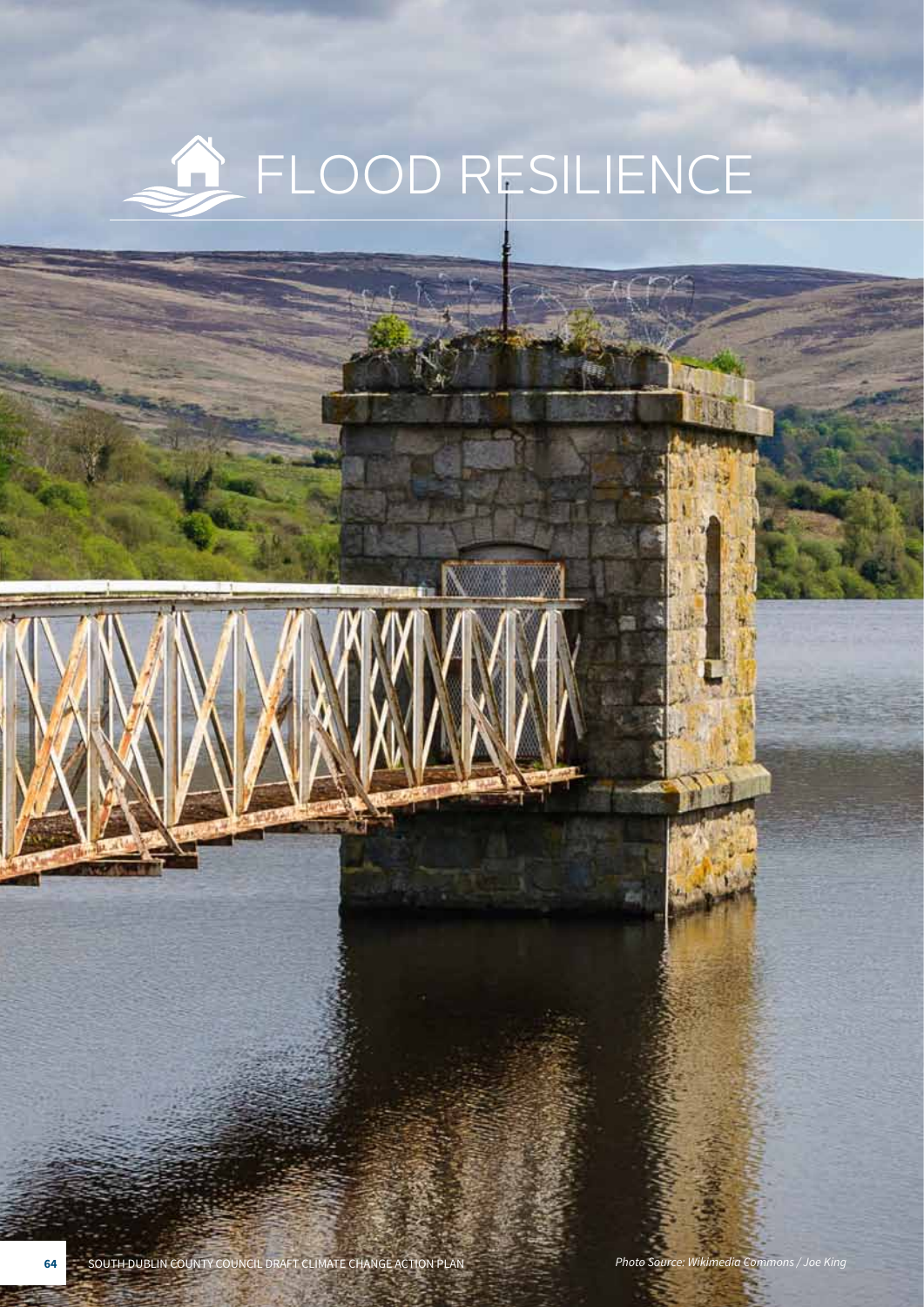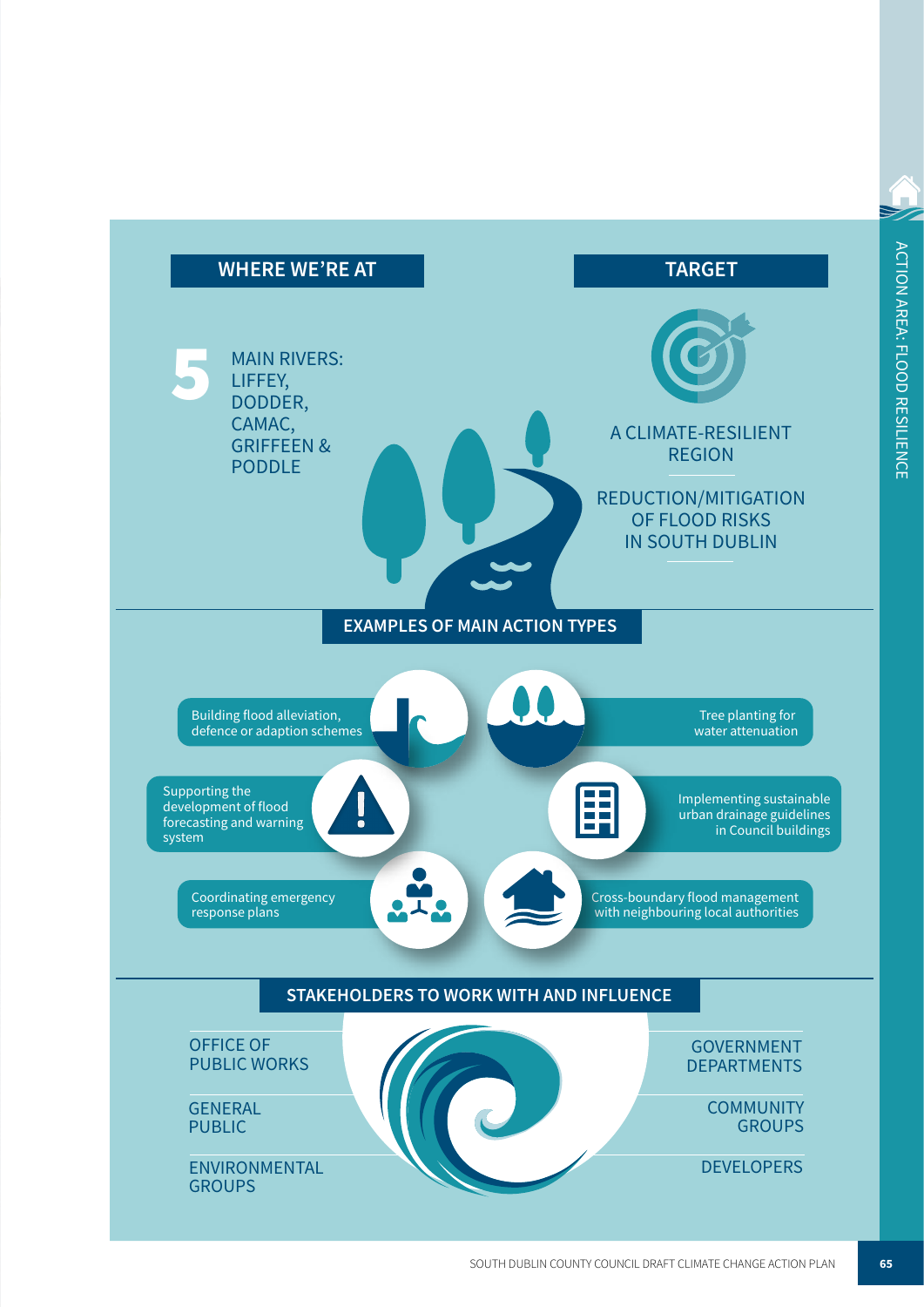**South Dublin County Council is responsible for surface water management and<br>aquifer protection in the County wi aquifer protection in the County, with the Office of Public Works (OPW) having responsibility for flood risk management. The main objective of the EU Water Framework Directive (WFD) is to protect and restore water quality in both surface and groundwater. It includes a requirement to 'contribute to mitigating the effects of floods', which has been enacted through the Floods Directive. The implementation of the Floods Directive and the development of Flood Risk Management Plans (FRMPs) are closely linked to the implementation of the Water Framework Directive (WFD).** 

- County Development Plan 2016-2022

Flooding is an ongoing challenge for the Dublin Region. Climate change increases the frequency and duration of heavy rainfall events, which increases the risk of flooding in vulnerable areas of the County. Together with the Office of Public Works (OPW), SDCC is actively working to implement projects and programmes that align with the EU Floods Directive and *Water Framework Directive*, which call for member states to undertake strategic flood risk assessments and to employ Sustainable urban Drainage Systems (SuDS,) with an emphasis on naturebased solutions to be used in adaptation and mitigation responses to achieve resilience.



## **FLOOD RISK MANAGEMENT**



**It is the policy of the Council to continue to incorporate Flood Risk Management into**  i **the spatial planning of the County, to meet the requirements of the EU Floods Directive and the EU Water Framework Directive.**  - County Development Plan 2016-2022

In partnership with the OPW and neighbouring local authorities, SDCC is working to adapt areas that are vulnerable to flooding by using comprehensive flood risk mapping. SDCC is looking at measures that include nature and have multiple benefits beyond flood defence, such as providing new spaces for recreation and habitats for wildlife. Based on its flood maps, SDCC has identified areas such as those along the Dodder, Poddle and Camac Rivers, which will benefit from solutions involving green infrastructure, integrated wetlands and tree planting.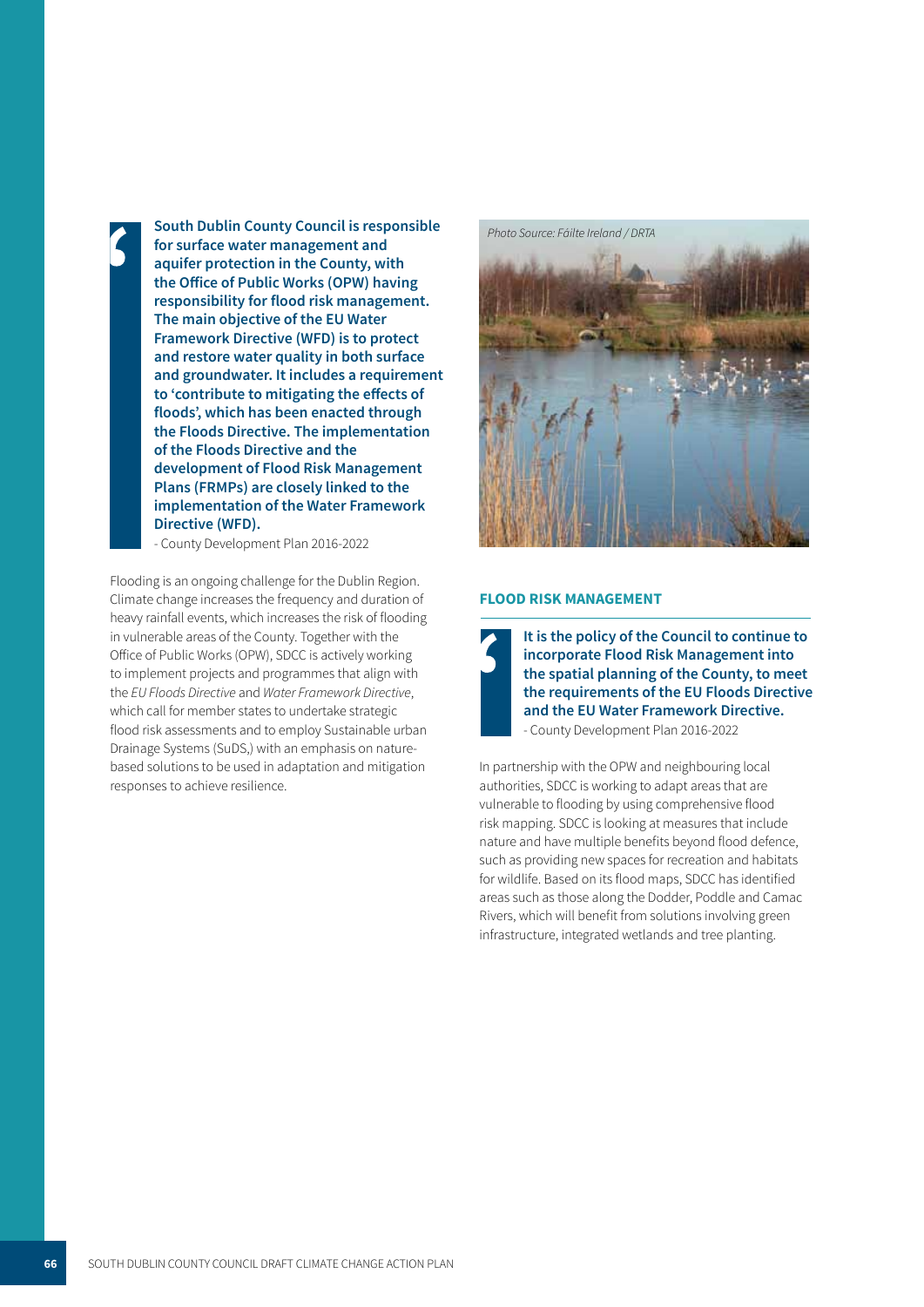**Ballycullen Flood Alleviation Scheme** The Ballycullen Flood Alleviation Scheme was implemented to reduce the risk of flooding of homes in the Ballycullen area. This was in response to the floods in October 2011, which caused significant damage to 50 homes in the vicinity of the Ballycullen Stream, which runs under Kilakee Road/Gunny Hill and surrounding housing estates before joining the Dodder River. In October 2017, a 1.5 kilometre pipe was inserted to alleviate pressure on the existing pipe. The new pipe is now able to withstand a 1-in-100-year flood event.

## **FLOOD DEFENCE**

While flood alleviation using nature-based solutions is SDCC's preferred response, there are certain areas of the County that are not suited to soft solutions, such as planting trees. Therefore, SDCC is building physical flood defences that take into consideration current and future risks. Additionally, SDCC is actively researching alternatives to physical flood defences, such as zoning policies to restrict further development in at-risk areas.

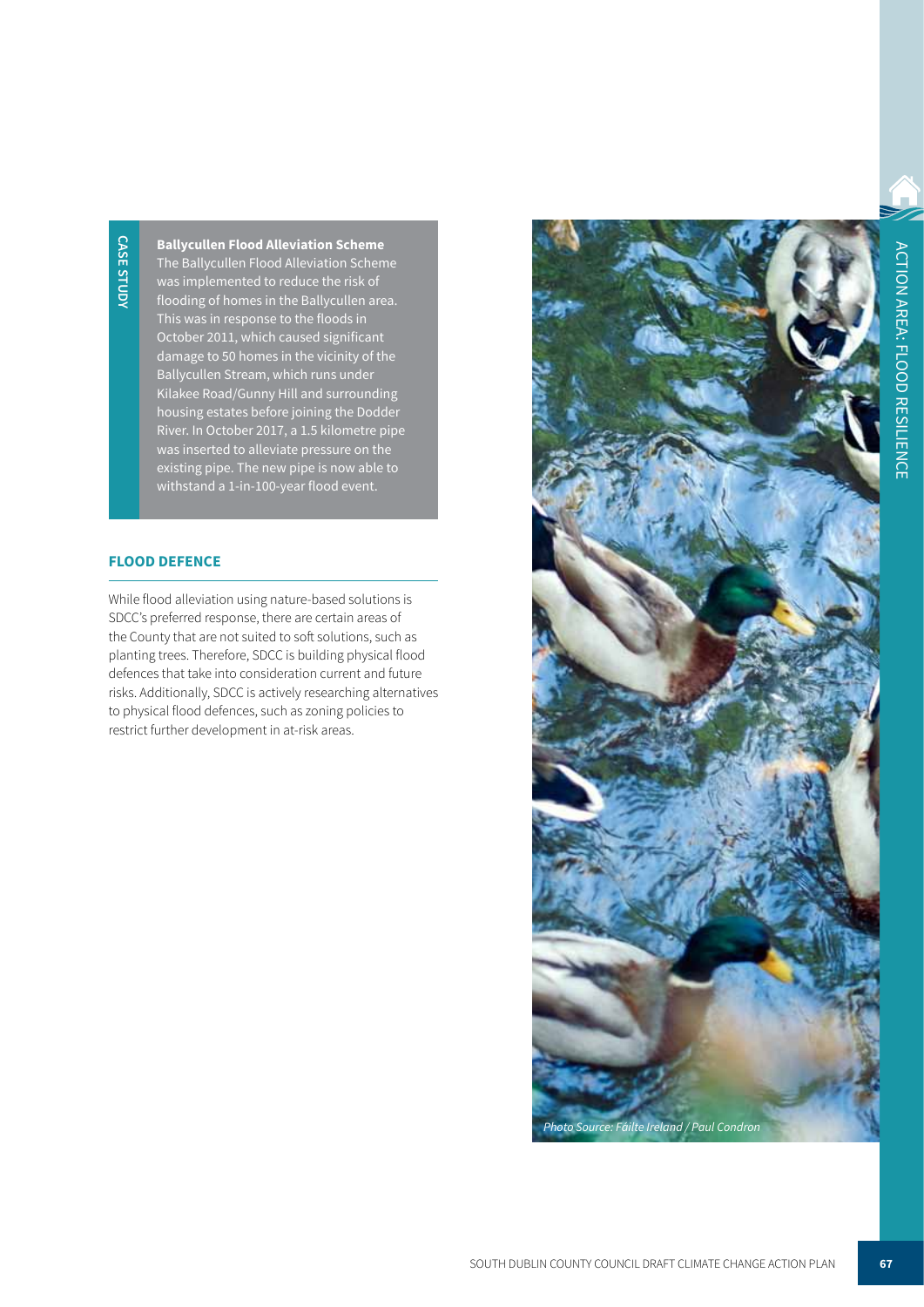

**NO ACTION TIMEFRAME LEAD DEPT(S) INDICATORS TARGET(S) IMPACTED ACTIONS CURRENTLY BUDGETED FLOOD RISK MANAGEMENT 1** Transpose national Ongoing Environment, Water Guidelines produced legislation and regulations and Climate Change on climate change adaptation and flood management into development guidelines **2** Implement flood risk # of projects following Ongoing Environment, Water management guidelines and Climate Change guidelines **3** Cross-boundary flood Ongoing Environment, Water Quarterly meetings with neighbouring local management with and Climate Change neighbouring local authorities authorities Plans completed and **4** Flood event emergency Ongoing Environment, Water response plans and Climate Change updated yearly **5** Support the development Ongoing Environment, Water System developed R of flood forecasting and and Climate Change warning system Ongoing Planning, Parks and Case studies completed and **6** | Implement and demonstrate Biodiversity reports prepared SuDS guidelines in own buildings, SDZs and LAPs **7** Undertake strategic flood Ongoing Multi-departmental Assessment completed risk assessment of all LAPs, SDZs and Development Plans **8** Tree planting for water Ongoing Public Realm # of trees planted attenuation **9** Develop demonstration sites Ongoing Multi-departmental # of demonstration sites to show how to combine developed SuDS/flood attenuation systems with existing land uses 10 | Protect and conserve Ongoing Environment, Water Map of vulnerable areas and floodplains, wetlands, rivers and Climate Change species' habitats and watercourses subject to flooding # of wetlands created 11 | Integrated constructed Ongoing Environment, Water and Climate Change wetlands for water attenuation and purification **12** Develop a climate change 2020 Climate Ireland, GIS map developed Environment and impact GIS risk map with scenarios for the Dublin Transportation, Multi-Region **Departmental** 13 | Develop template to capture 2019 Environment, Water Template developed and impacts, response and costs and Climate Change issued for all major climate events 14 | Update DLA urban drainage 2019 **Environment, Water** Policies updated and flooding policies for and Climate Change current knowledge of flood risk and the latest best practice in drainage design